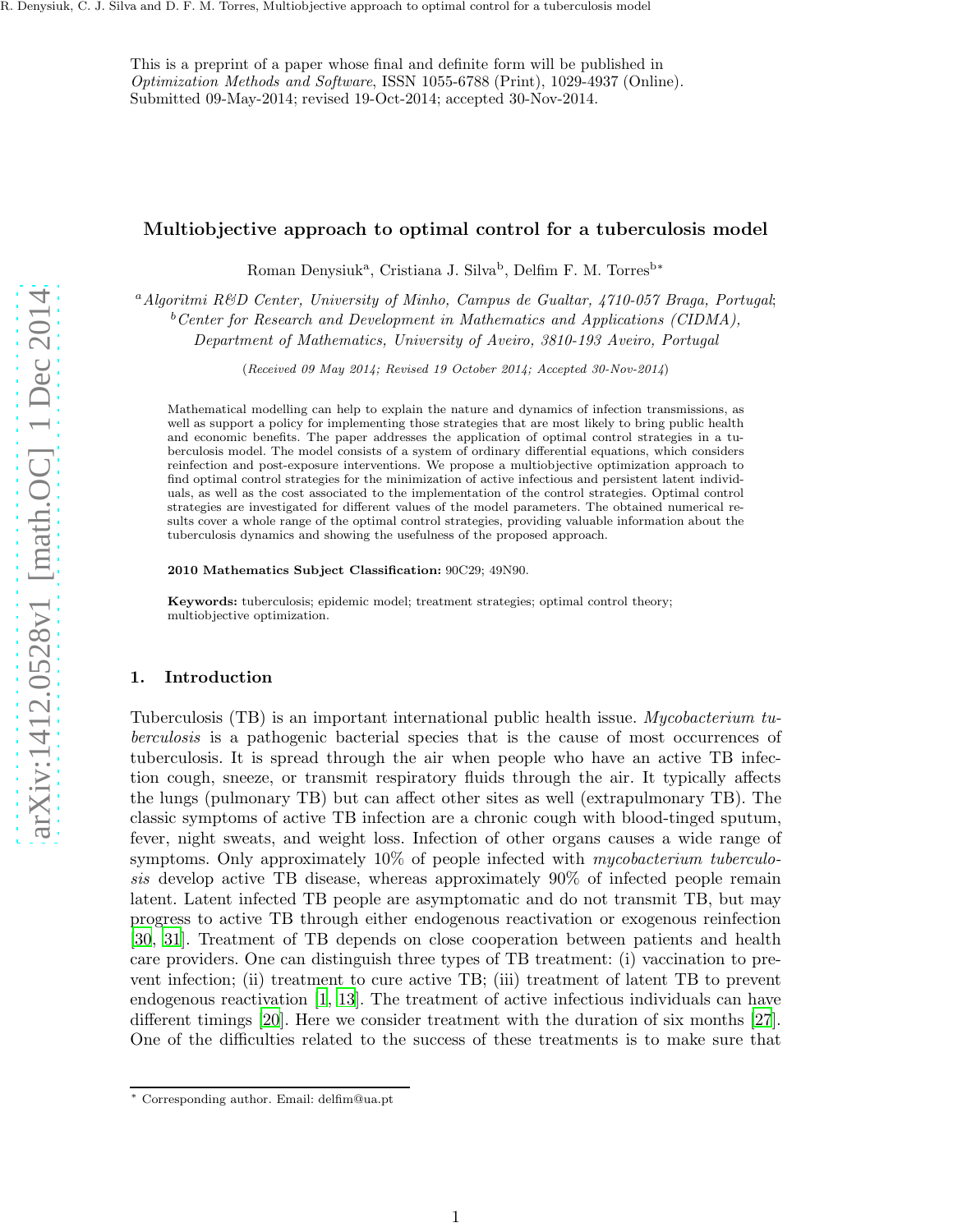patients complete them. After two months, patients no longer have symptoms of the disease and feel healed, so many of them stop taking the medicines. When the treatment is not concluded, the patients are not cured and reactivation can occur and/or the patients may develop resistant TB. One way to prevent patients of not completing the treatment is based on supervision and patient support. This is one of the measures proposed by the Direct Observation Therapy (DOT) of World Health Organization (WHO) [\[34](#page-17-0)]. One example of treatment supervision consists in recording each dose of anti-TB drugs on the patients treatment card [\[34](#page-17-0)]. These measures are very expensive since the patients need to stay longer in a hospital or specialized people are to be payed to supervise patients till they finish their treatment. On the other hand, it is recognized that the treatment of latent TB individuals reduces the chances of reactivation [\[13](#page-16-2)].

Although the anti-TB drugs developed since 1940 have dramatically reduced mortality rates (in clinical cases, cure rates of 90% have been documented) [\[35\]](#page-17-1), TB remains a major health problem. In 2012, there were 8.6 million of new TB cases and 1.3 million of TB deaths. TB is the second leading cause of death from an infectious disease worldwide after HIV [\[35](#page-17-1)]. Mortality rates are especially high without treatment.

Optimal control theory is a branch of mathematics developed to find optimal ways to control a dynamic system [\[7,](#page-16-5) [12](#page-16-6), [24](#page-16-7)]. Nowadays, the usefulness of optimal control theory in epidemiology is well recognized [\[19,](#page-16-8) [21](#page-16-9), [25](#page-16-10), [26\]](#page-16-11). Although different optimal control problems have been recently proposed and applied to TB [\[4](#page-15-1), [10,](#page-16-12) [15](#page-16-13)], results in tuberculosis are scarce [\[17](#page-16-14)] especially those where optimal strategies are found with respect to different conflicting objectives. Our goal is to show how multiobjective optimization can be used for finding the optimal control strategies in a tuberculosis model. Despite the clear multiobjective nature of the underlying problem, it has been only solved in the past using single-objective approaches. Our main contributions are: (i) to show how to generate the whole range of the optimal strategies, (ii) to provide the analysis of the obtained results with clear advantages with respect to available results in the literature, and (iii) to promote multiobjective optimization in epidemiology.

The paper [\[17\]](#page-16-14) studies a mathematical model for TB based on [\[6](#page-16-15)], considering two classes of infected and latent individuals (infected with typical TB and with resistant strain TB). The authors seek to reduce the number of infected and latent individuals with resistant TB. In [\[10](#page-16-12)], the model considers the existence of a class called the lost to follow up individuals and they propose optimal control strategies for the reduction of the number of individuals in this class. In  $[15]$ , the authors adapt a model from  $[11]$  where exogenous reinfection is considered and wish to minimize the number of infectious individuals. In [\[4](#page-15-1)], a TB model that incorporates exogenous reinfection, chemoprophylaxis of latently infected individuals and treatment of infections is proposed. Optimal control strategies based on chemoprophylaxis of latently infected individuals and treatment of infectious individuals are analyzed for the reduction of the number of active infected individuals. A TB model, which considers reinfection and post-exposure interventions, was proposed in [\[13\]](#page-16-2). The importance of considering reinfection and post-exposure interventions was previously justified in [\[2](#page-15-2), [5](#page-16-17), [33\]](#page-17-2). In [\[28](#page-16-18), [29](#page-16-19)], a TB model from [\[13](#page-16-2)] is extended by adding two controls and two real parameters associated with controls. Optimal strategies are found by minimizing a cost functional that includes the number of active TB infectious and persistent latent individuals as well as the cost of the measures for treatments. An overview of existing TB modelling studies is presented in [\[16](#page-16-20)] (see also [\[8\]](#page-16-21)). These works also identify high-priority areas and challenges for future modelling efforts, which are: (i) the difficult diagnosis and high mortality of TB-HIV; (ii) the high risk of disease progression; (iii) TB health systems in high HIV prevalence settings; (iv) uncertainty in the natural progression of TB-HIV; and (v) combined interventions for TB-HIV.

In this paper we use the model suggested in [\[29\]](#page-16-19) and propose a multiobjective approach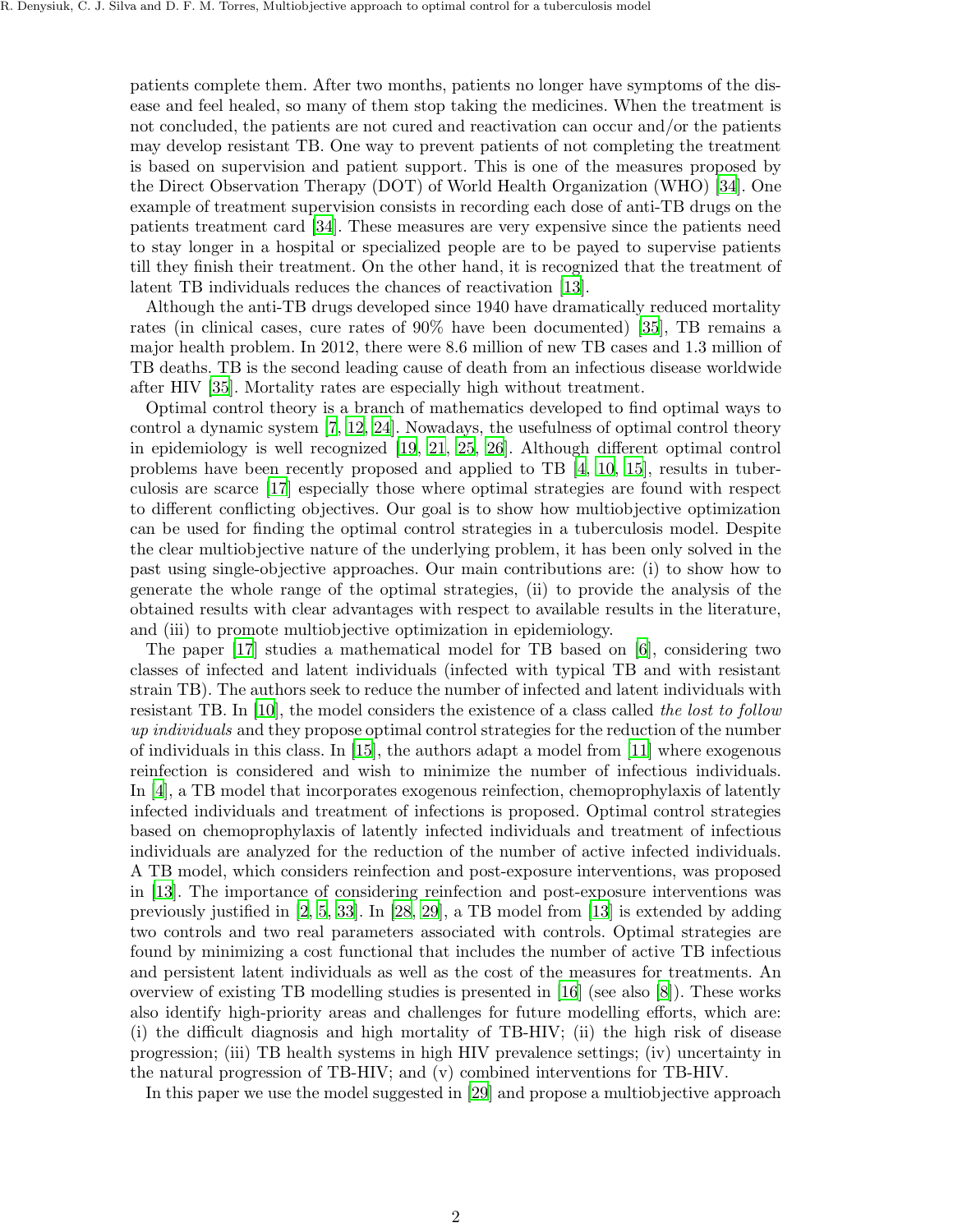to find optimal control strategies. This approach reflects the intrinsic nature of an underlying decision-making problem. It avoids the use of additional parameters needed to formulate the cost functional and allows to obtain the whole range of optimal solutions. We also investigate the effect of different model parameters. Section [2](#page-2-0) presents the mathematical model for tuberculosis with controls. The optimal control problem is then formulated in Section [3,](#page-3-0) while in Section [4](#page-5-0) we present and discuss optimal control strategies obtained by numerical simulations, considering several variations of some of the model parameters. Section [5](#page-10-0) compares our approach to find the optimal control strategies, based on the  $\epsilon$ -constraint method, with the goal attainment and Chebyshev methods. We end with Section [6](#page-14-0) of conclusions and some directions of future work.

## <span id="page-2-0"></span>2. Tuberculosis model with controls

In the following, we consider a TB model taken from [\[29\]](#page-16-19). The model without controls is based on [\[13](#page-16-2)] and considers reinfection and post-exposure interventions, consisting of a system of nonlinear ordinary differential equations representing population dynamics. In the model, the population is divided into five categories:

 $S(t)$  – susceptible;

| $L_1(t)$ | - early latent, i.e., individuals recently infected (less than two years) but |
|----------|-------------------------------------------------------------------------------|
|          | not infectious:                                                               |

 $I(t)$  – infected, i.e., individuals who have active tuberculosis and are infectious;

 $L_2(t)$  – persistent latent, i.e., individuals who were infected and remain latent;

 $R(t)$  – recovered, i.e., individuals who were previously infected and treated.

It is assumed that at birth all individuals are equally susceptible and differentiate as they experience infection and respective therapy  $[13]$ . The total population, N, is assumed to be constant, so,  $N = S(t) + L_1(t) + I(t) + L_2(t) + R(t)$ . This way, it is assumed that the rates of birth and death,  $\mu$ , are equal (corresponding to a mean life time of 70 years [\[13\]](#page-16-2)) and there are no disease-related deaths.

The model includes control variables representing prevention and treatment measures, which are continuously implemented during a considered period of disease treatment:

| $u_1(t)$ | $\overline{\phantom{a}}$ | represents the effort that prevents the failure of treatment in active                 |
|----------|--------------------------|----------------------------------------------------------------------------------------|
|          |                          | TB infectious individuals, $I$ , e.g., supervising the patients, helping them          |
|          |                          | to take the TB medications regularly and to complete the TB treatment;                 |
| $u_2(t)$ |                          | - represents the fraction of persistent latent individuals, $L_2$ , that is identified |
|          |                          | and put under treatment.                                                               |

According to [\[29\]](#page-16-19), the tuberculosis is modeled by the nonlinear time-varying state equations

<span id="page-2-1"></span>
$$
\begin{cases}\n\dot{S}(t) = \mu N - \frac{\beta}{N} I(t)S(t) - \mu S(t) \\
\dot{L}_1(t) = \frac{\beta}{N} I(t) (S(t) + \sigma L_2(t) + \sigma_R R(t)) - (\delta + \tau_1 + \mu) L_1(t) \\
\dot{I}(t) = \phi \delta L_1(t) + \omega L_2(t) + \omega_R R(t) - (\tau_0 + \epsilon_1 u_1(t) + \mu) I(t) \\
\dot{L}_2(t) = (1 - \phi) \delta L_1(t) - \sigma \frac{\beta}{N} I(t) L_2(t) - (\omega + \epsilon_2 u_2(t) + \tau_2 + \mu) L_2(t) \\
\dot{R}(t) = (\tau_0 + \epsilon_1 u_1(t)) I(t) + \tau_1 L_1(t) + (\tau_2 + \epsilon_2 u_2(t)) L_2(t) - \sigma_R \frac{\beta}{N} I(t) R(t) - (\omega_R + \mu) R(t)\n\end{cases}
$$
\n(1)

with the initial conditions

<span id="page-2-2"></span>
$$
S(0) = \frac{76}{120}N, \quad L_1(0) = \frac{37}{120}N, \quad I(0) = \frac{4}{120}N, \quad L_2(0) = \frac{2}{120}N, \quad R(0) = \frac{1}{120}N. \tag{2}
$$

The values of the model parameters presented in the control system [\(1\)](#page-2-1) are given in Table [1.](#page-3-1) The values of the rates  $\delta$ ,  $\phi$ ,  $\omega$ ,  $\omega_R$ ,  $\sigma$  and  $\tau_0$  are taken from [\[13\]](#page-16-2) and the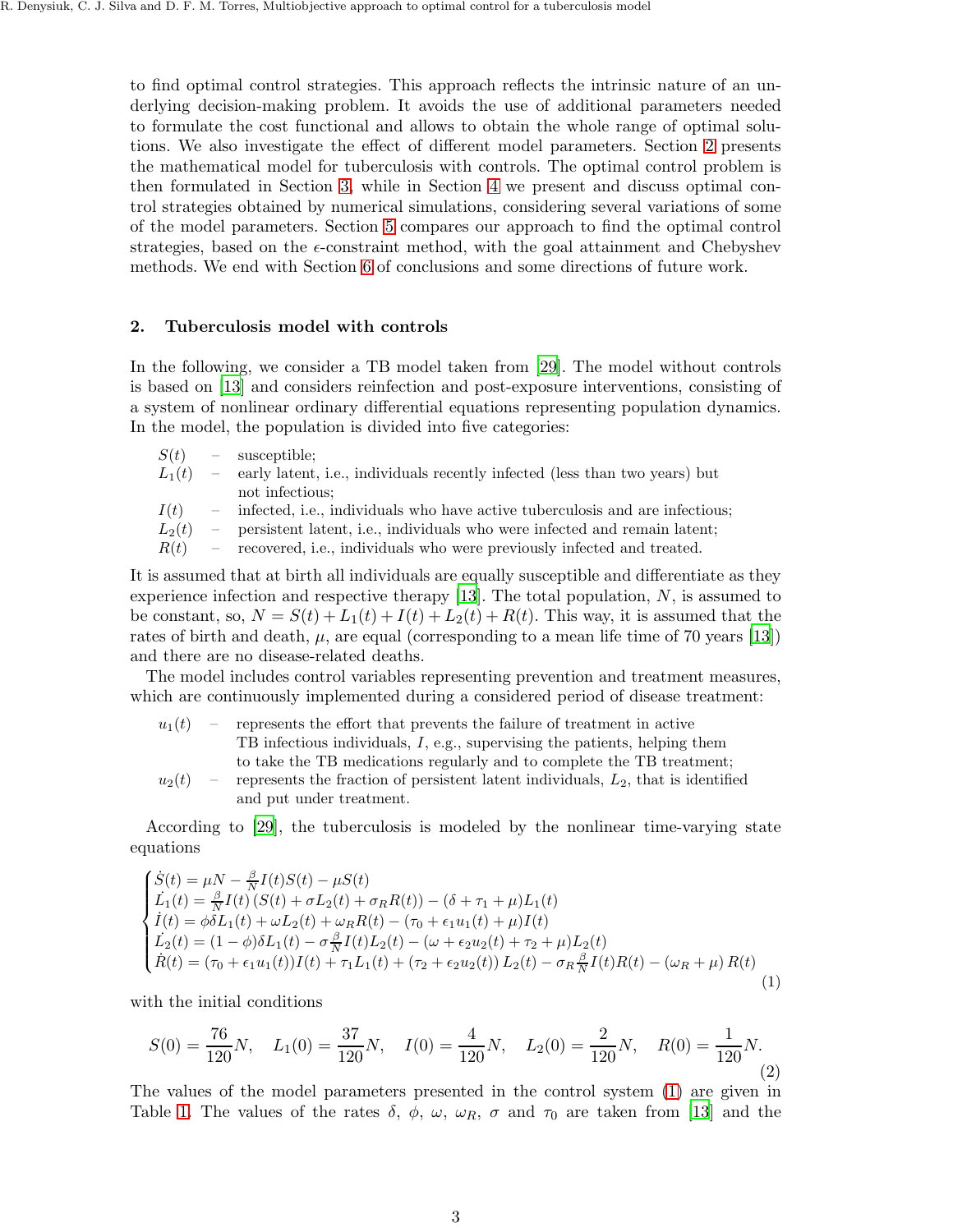| Symbol       | Description                                                      | Value               |
|--------------|------------------------------------------------------------------|---------------------|
| B            | Transmission coefficient                                         | 75, 100, 150, 175   |
| $\mu$        | Death and birth rate                                             | $1/70 \, yr^{-1}$   |
| δ            | Rate at which individuals leave $L_1$                            | $12 \, yr^{-1}$     |
| Ø            | Proportion of individuals going to $I$                           | 0.05                |
| $\omega$     | Rate of endogenous reactivation for persistent latent infections | $0.0002 \, yr^{-1}$ |
| $\omega_R$   | Rate of endogenous reactivation for treated individuals          | $0.00002 yr^{-1}$   |
| $\sigma$     | Factor reducing the risk of infection as a result of acquired    |                     |
|              | immunity to a previous infection for $L_2$                       | 0.25                |
| $\sigma_R$   | Rate of exogenous reinfection of treated patients                | 0.25                |
| $\tau_0$     | Rate of recovery under treatment of active TB                    | $2 yr^{-1}$         |
| $\tau_1$     | Rate of recovery under treatment of latent individuals $L_1$     | $2 yr^{-1}$         |
| $\tau_2$     | Rate of recovery under treatment of latent individuals $L_2$     | $1 yr^{-1}$         |
| N            | Total population                                                 | 30000, 40000, 60000 |
| $\epsilon_1$ | Efficacy of treatment of active TB $I$                           | 0.25, 0.5, 0.75     |
| $\epsilon_2$ | Efficacy of treatment of latent TB $L_2$                         | 0.25, 0.5, 0.75     |
|              | Total simulation duration                                        | 5 yr                |

<span id="page-3-1"></span>Table 1. Model parameters.

references cited therein. The parameter  $\delta$  denotes the rate at which individuals leave  $L_1$ compartment;  $\phi$  is the proportion of individuals going to compartment I;  $\omega$  is the rate of endogenous reactivation for persistent latent infections (untreated latent infections);  $\omega_R$  is the rate of endogenous reactivation for treated individuals (for those who have undergone a therapeutic intervention). The parameter  $\sigma$  is the factor that reduces the risk of infection, as a result of acquired immunity to a previous infection, for persistent latent individuals, i.e., this factor affects the rate of exogenous reinfection of untreated individuals; while  $\sigma_R$  represents the same parameter factor but for treated patients.

The parameter  $\tau_0$  is the rate of recovery under treatment of active TB, assuming an average duration of infectiousness of six months. The parameters  $\tau_1$  and  $\tau_2$  apply to latent individuals  $L_1$  and  $L_2$ , respectively. They are the rates at which chemotherapy or a post-exposure vaccine is applied [\[1\]](#page-15-0). We consider that the rate of recovery of early latent individuals under post-exposure interventions,  $\tau_1$ , is equal to the rate of recovery under treatment of active TB,  $\tau_0$ , and greater than the rate of recovery of persistent latent individuals under post-exposure interventions,  $\tau_2$ .

The parameters  $\epsilon_i \in (0,1)$ ,  $i = 1,2$ , measure the effectiveness of the controls  $u_i$ ,  $i = 1,2$ , respectively, i.e., these parameters measure the efficacy of treatment interventions for active and persistent latent TB individuals, respectively.

According to [\[32](#page-16-22)], the risk of developing disease after infection is much higher in the first five years following infection, and decline exponentially after that. Therefore, as done in [\[29](#page-16-19)], we consider here the total simulation duration of  $T = 5$ .

## <span id="page-3-0"></span>3. Problem formulation

The main goal of our study is to find the most effective ways of applying the controls in [\(1\)](#page-2-1), aimed at restriction of the tuberculosis epidemic. In this section, we present two formulations of an optimal control problem: (i) the first one, based on optimal control theory; (ii) the second one, based on multiobjective optimization.

## 3.1 Optimal control problem

The aim is to find the optimal values  $u_1^*$  and  $u_2^*$  of the controls  $u_1$  and  $u_2$ , such that the associated state trajectories  $S^*$ ,  $L_1^*, \overline{I}^*, L_2^*, \overline{R}^*$  are solution of the system [\(1\)](#page-2-1) in the time interval  $[0, T]$ , with initial conditions [\(2\)](#page-2-2), and minimize an objective functional.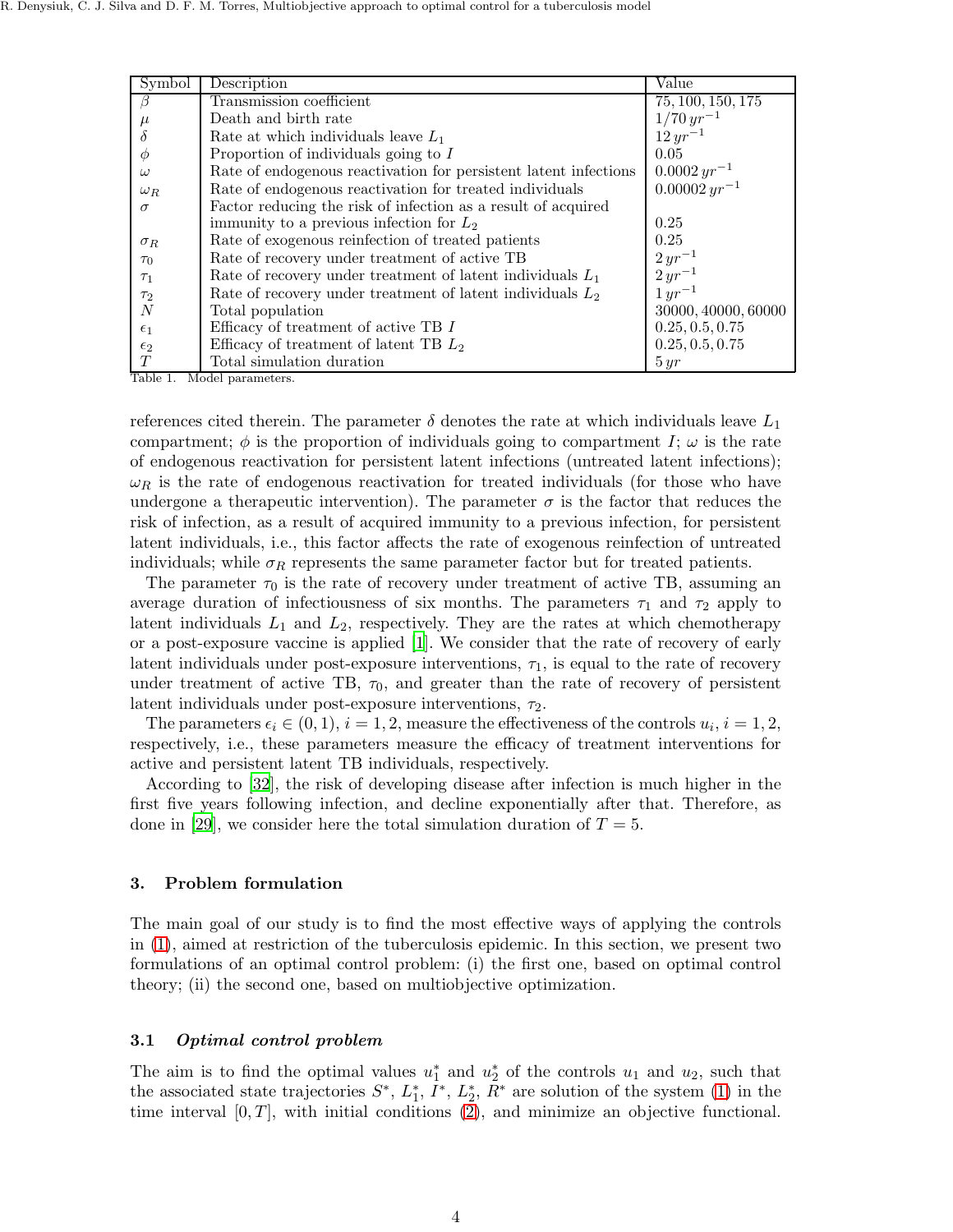Here the objective functional considers the number of active TB infectious individuals I, the number of persistent latent individuals  $L_2$ , and the implementation cost of the strategies associated to the controls  $u_i$ ,  $i = 1, 2$ . The controls are bounded between 0 and 1. When the controls vanish, no extra measures are implemented for the reduction of I and  $L_2$ ; when the controls take the maximum value 1, the magnitude of the implemented measures, associated to  $u_1$  and  $u_2$ , take the value of the effectiveness of the controls,  $\epsilon_1$ and  $\epsilon_2$ , respectively.

Consider the state system of ordinary differential equations [\(1\)](#page-2-1) and the set of admissible control functions given by

$$
\Omega = \{ (u_1(\cdot), u_2(\cdot)) \in (L^{\infty}(0,T))^2 \mid 0 \le u_1(t), u_2(t) \le 1, \forall t \in [0,T] \}.
$$

The objective functional is defined by

<span id="page-4-0"></span>
$$
J(u_1(\cdot), u_2(\cdot)) = \int_0^T \left[ I(t) + L_2(t) + W_1 u_1^2(t) + W_2 u_2^2(t) \right] dt,
$$
\n(3)

where the constants  $W_1$  and  $W_2$  are a measure of the relative cost of the interventions associated to the controls  $u_1$  and  $u_2$ , respectively. We consider the optimal control problem of determining  $(S^*(\cdot), L_1^*(\cdot), L_2^*(\cdot), L_2^*(\cdot), R^*(\cdot))$ , associated to an admissible control pair  $(u_1^*(\cdot), u_2^*(\cdot)) \in \Omega$  on the time interval  $[0, T]$ , satisfying  $(1)$ , the initial conditions  $(2)$ , and minimizing the cost function [\(3\)](#page-4-0), i.e.,

$$
J(u_1^*(\cdot), u_2^*(\cdot)) = \min_{\Omega} J(u_1(\cdot), u_2(\cdot)).
$$

#### 3.2 Multiobjective optimization

Without loss of generality, a multiobjective optimization problem with m objectives and n decision variables can be formulated as follows:

<span id="page-4-1"></span>minimize: 
$$
f(\mathbf{x}) = (f_1(\mathbf{x}), f_2(\mathbf{x}), \dots, f_m(\mathbf{x}))^T
$$
  
subject to:  $\mathbf{x} \in \Omega$ , (4)

where x is the decision vector,  $\Omega \subseteq \mathbb{R}^n$  is the feasible decision space, and  $f(x)$  is the objective vector defined in the objective space  $\mathbb{R}^m$ .

When several objectives are simultaneously optimized, there is no natural ordering in the objective space. The objective space is partially ordered. In such a scenario, solutions are compared on the basis of the Pareto dominance relation.

Definition 3.2.1 (Pareto dominance) For two solutions **a** and **b** from  $\Omega$ , a solution **a** is said to dominate a solution **b** (denoted by  $a \prec b$ ) if

$$
\forall i \in \{1,\ldots,m\} : f_i(\mathbf{a}) \leq f_i(\mathbf{b}) \land \exists j \in \{1,\ldots,m\} : f_j(\mathbf{a}) < f_j(\mathbf{b}).
$$

The presence of multiple conflicting objectives gives rise to a set of optimal solutions, generally known as the Pareto optimal set. The concepts of optimality for multiobjective optimization are defined as follows.

Definition 3.2.2 (Pareto optimality) A solution  $x^* \in \Omega$  is Pareto optimal if and only if

$$
\nexists y\in\Omega:y\prec x^*.
$$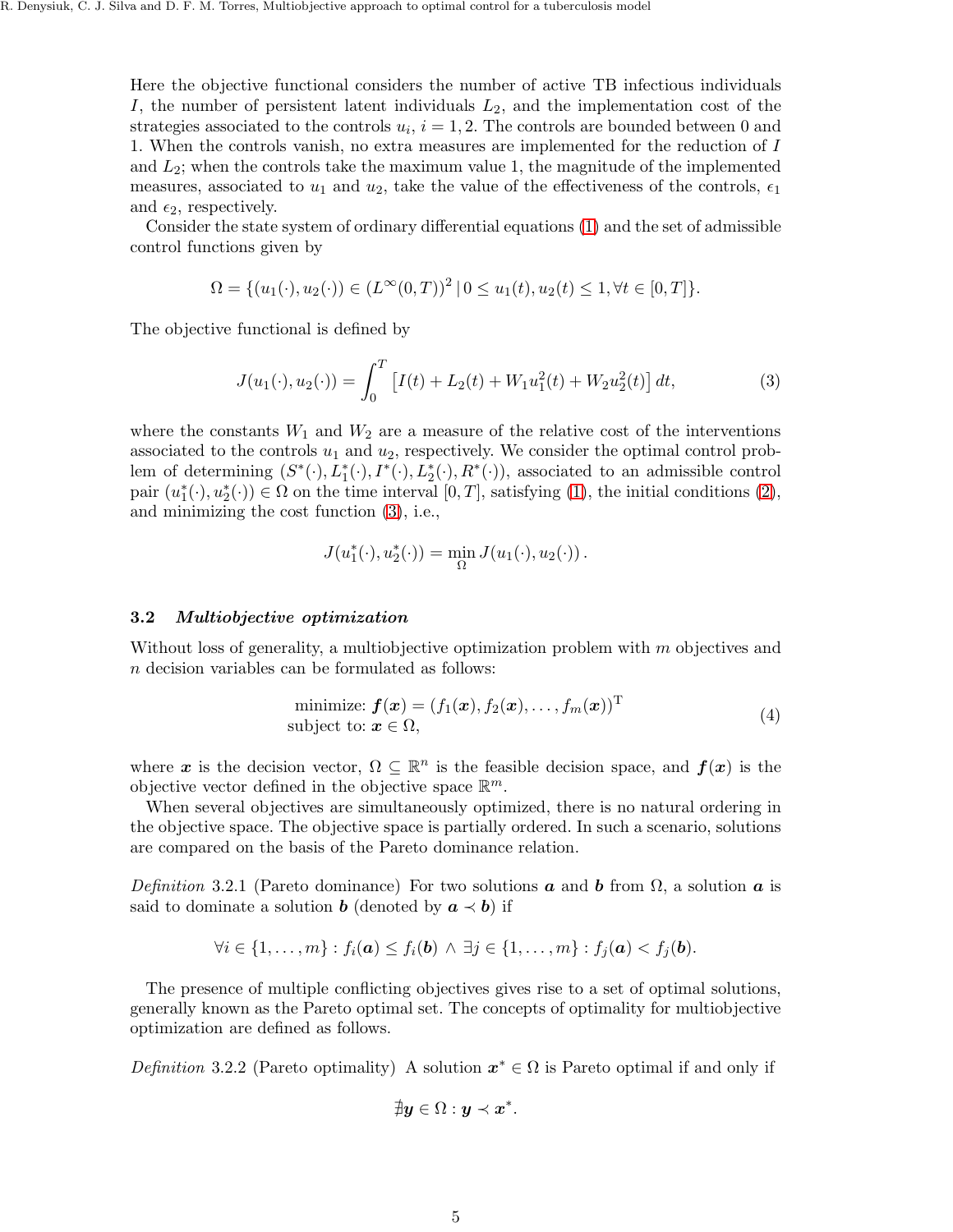Definition 3.2.3 (Pareto optimal set) For a multiobjective optimization problem [\(4\)](#page-4-1), the Pareto optimal set (or Pareto set, for short) is defined as

$$
\mathcal{PS}^* = \{ \boldsymbol{x}^* \in \Omega \, | \, \nexists \boldsymbol{y} \in \Omega : \boldsymbol{y} \prec \boldsymbol{x}^* \}.
$$

Definition 3.2.4 (Pareto optimal front) For a multiobjective optimization problem [\(4\)](#page-4-1) and the Pareto optimal set  $\mathcal{PS}^*$ , the Pareto optimal front (or Pareto front, for short) is defined as

$$
\mathcal{PF}^* = \{ \boldsymbol{f}(\boldsymbol{x}^*) \in \mathbb{R}^m \, | \, \boldsymbol{x}^* \in \mathcal{PS}^* \}.
$$

## 3.3 Proposed approach

An approach based on optimal control theory allows to obtain a single optimal solution for the cost functional [\(3\)](#page-4-0), which is defined from some decision maker's perspective using the constants  $W_1$  and  $W_2$ . The most straightforward disadvantage is that only a limited amount of information about the choice of the optimal strategy can be presented to the decision maker. Moreover, the choice of proper values of  $W_1$  and  $W_2$  is not straightforward, generally being not an easy task.

In our approach, we decompose the cost functional shown in [\(3\)](#page-4-0) into two components representing different aspects taken into consideration when dealing with tuberculosis. Then, we use a multiobjective optimization method to simultaneously optimize the defined objectives. Thus, the multiobjective optimization problem is defined as:

<span id="page-5-2"></span>minimize 
$$
f_1(u_1(\cdot), u_2(\cdot)) = \int_0^T [I(t) + L_2(t)] dt
$$
,  
\n
$$
f_2(u_1(\cdot), u_2(\cdot)) = \int_0^T [u_1^2(t) + u_2^2(t)] dt,
$$
\n(5)

where  $f_1$  represents the number of active infected and latent individuals, and  $f_2$  represents the cost associated to the implementation of the control policies.

## <span id="page-5-0"></span>4. Numerical experiments

We now present and discuss the numerical results for the optimal controls using the multiobjective optimization approach. We also investigate the effects of different parameters values on the optimal control strategies and dynamics of the tuberculosis model.

## 4.1  $\epsilon$ -Constraint method

The  $\epsilon$ -constraint method was introduced in [\[14](#page-16-23)]. In this method, one of the objective functions is selected to be minimized, whereas all the other functions are converted into constrains by setting an upper bound to each of them. The problem to be solved is of the following form:

<span id="page-5-1"></span>
$$
\begin{array}{ll}\n\text{minimize: } f_l(\boldsymbol{x})\\ \n\text{subject to: } f_i(\boldsymbol{x}) \le \epsilon_i, \forall i \in \{1, \dots, m\} \land i \ne l. \n\end{array} \tag{6}
$$

In the above formulation, the *l*th objective is minimized, and the parameter  $\epsilon_i$  represents an upper bound of the value of  $f_i$ . The  $\epsilon$ -constraint method is able to obtain solutions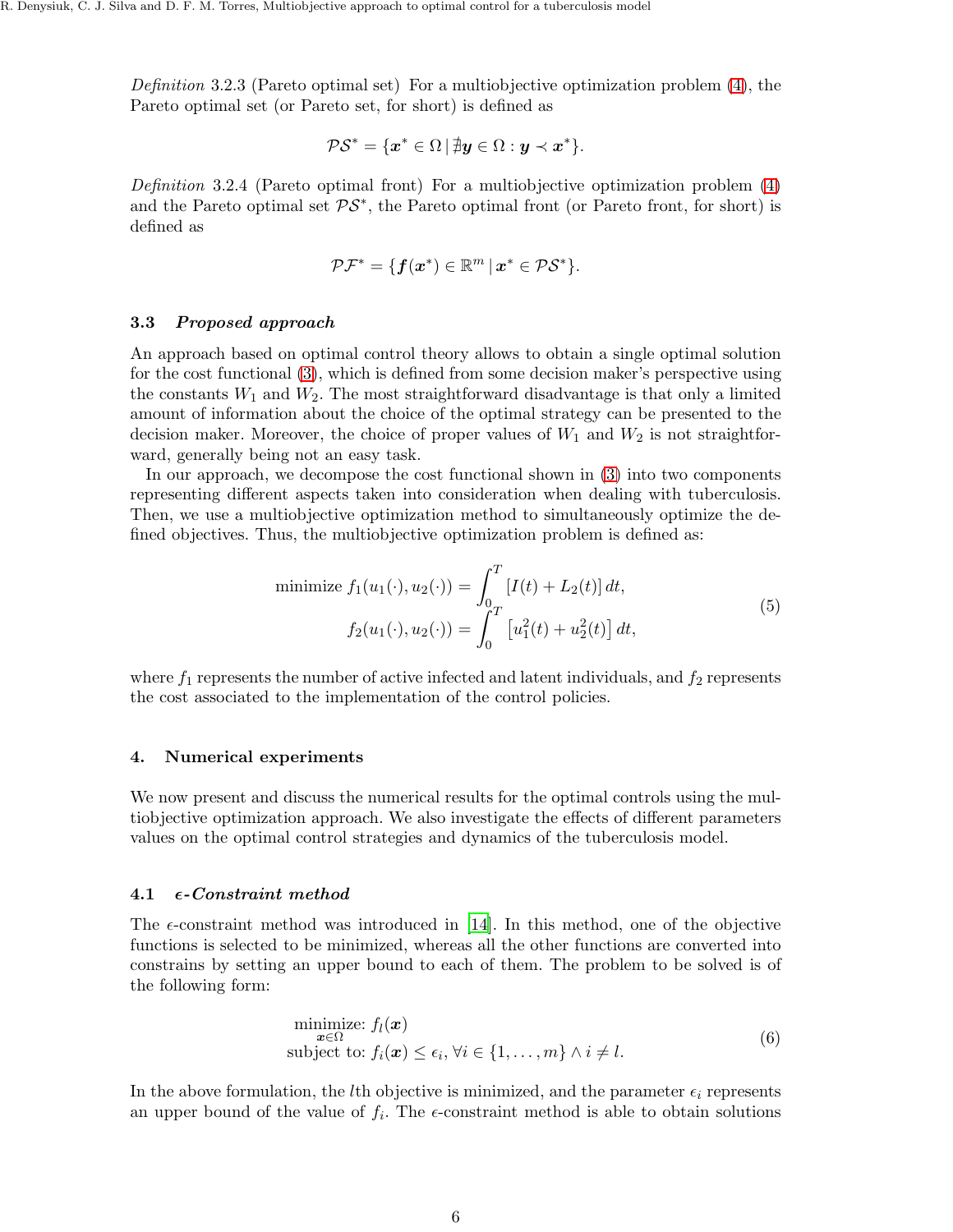

<span id="page-6-0"></span>Figure 1. Trade-off curves for different values of  $\beta$ .

in convex and nonconvex regions of the Pareto optimal front. When all the objective functions in the problem [\(4\)](#page-4-1) are convex, as it happens in our study, the problem [\(6\)](#page-5-1) is also convex and it has a unique solution. The unique solution of the problem [\(6\)](#page-5-1) is Pareto optimal for any given upper bound vector  $\epsilon = {\epsilon_1, \ldots, \epsilon_{m-1}}$ . For a proof see [\[23\]](#page-16-24).

## <span id="page-6-1"></span>4.2 Experimental setup

The system [\(1\)](#page-2-1) is numerically integrated using the fourth-order Runge–Kutta method. The controls are discretized using 60 equally spaced time intervals over the period of  $[0, T]$ . The integrals in  $(5)$  are calculated using the trapezoidal rule. Using the formula-tion [\(6\)](#page-5-1), we minimize the first objective in [\(5\)](#page-5-2) setting  $f_2$  as the constraint bounded by the values of  $\epsilon$ , which are selected by dividing the range of  $f_2$  into 100 evenly distributed intervals. The range of  $f_2$  is calculated as  $f_2^{\min} = 0$  for  $u_1(\cdot), u_2(\cdot) \equiv 0$  and  $f_2^{\max} = 10$ for  $u_1(\cdot), u_2(\cdot) \equiv 1$ . To solve the problems with different  $\epsilon$ , we use the MATLAB<sup>®</sup> builtin function fmincon with a sequential quadratic programming algorithm, setting the maximum number of function evaluations to 20, 000.

## 4.3 Experimental results

In the following, we discuss the obtained optimal solutions to the problem [\(5\)](#page-5-2), considering the variations of some model parameters separately. Since there is a set of optimal solutions to the problem [\(5\)](#page-5-2), considering all the solutions is somewhat cumbersome, and we divide the obtained trade-off solutions into different parts, selecting a representative solution to each part for analysis. For this purpose, we consider five cases:  $f_2 = 0$ ,  $f_2 = 2.5$ ,  $f_2 = 5$ ,  $f_2 = 7.5$ , and  $f_2 = 10$ . Each case represents an amount of available resources for treatment. For each case, the best solution with respect to  $f_1$  in the corresponding set of trade-off solutions is considered. In particular, the first case  $(f_2 = 0)$  represents the situation without controls  $(u_1(\cdot), u_2(\cdot) \equiv 0)$ , reflecting the economical perspective. The last case  $(f_2 = 10)$  represents the situation where the maximum controls are applied  $(u_1(\cdot), u_2(\cdot) \equiv 1)$ , being the most preferable scenario from medical perspective. Whereas three other cases  $(f_2 = 2.5, f_2 = 5, f_2 = 7.5)$  represent intermediate scenarios, providing trade-offs between the number of affected by the tuberculosis and expenses for treatment.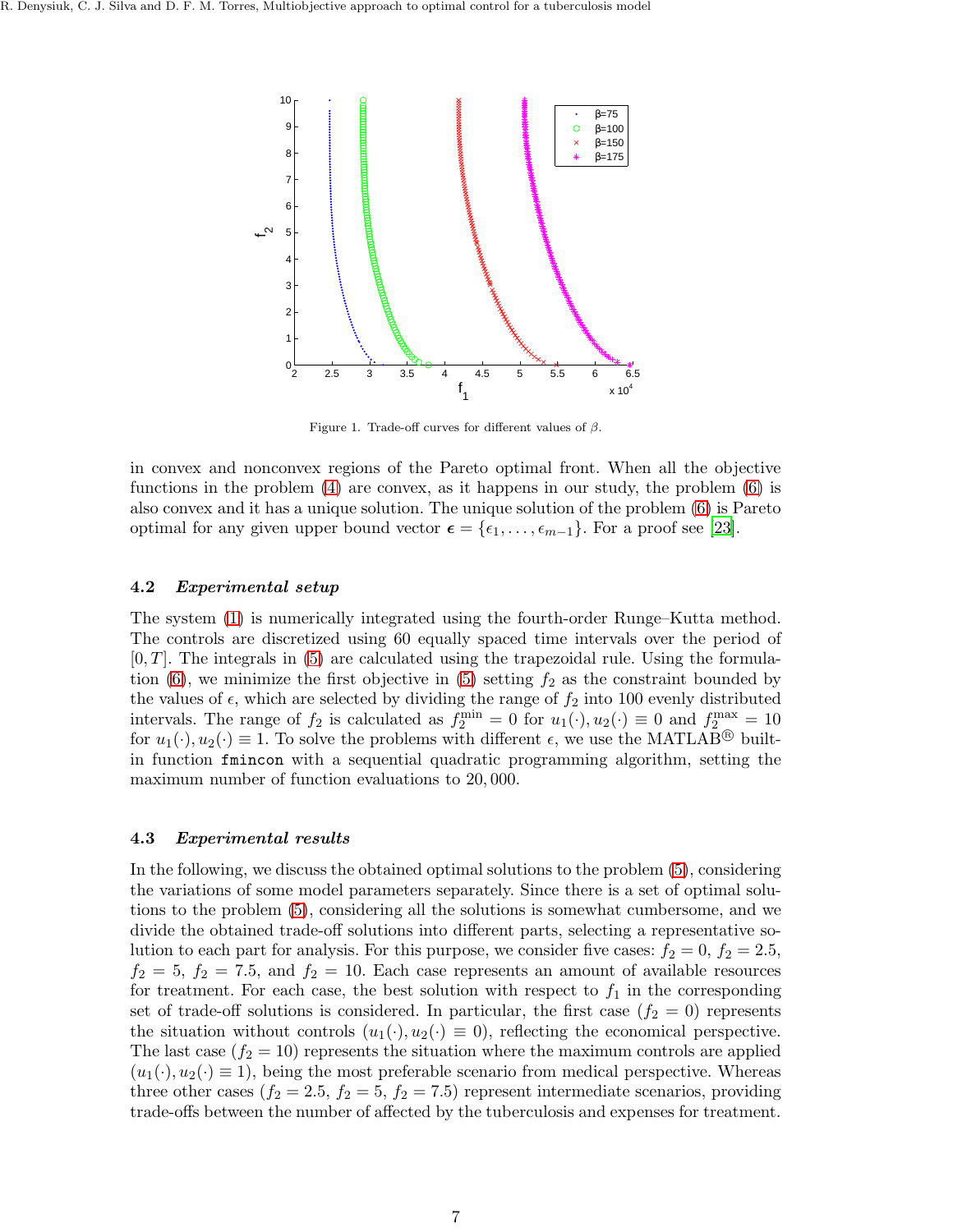<span id="page-7-11"></span><span id="page-7-8"></span><span id="page-7-5"></span><span id="page-7-2"></span><span id="page-7-1"></span>

<span id="page-7-13"></span><span id="page-7-12"></span><span id="page-7-10"></span><span id="page-7-9"></span><span id="page-7-7"></span><span id="page-7-6"></span><span id="page-7-4"></span><span id="page-7-3"></span><span id="page-7-0"></span>Figure 2. Changes of controls, infectious and persistent latent individuals for different values of β.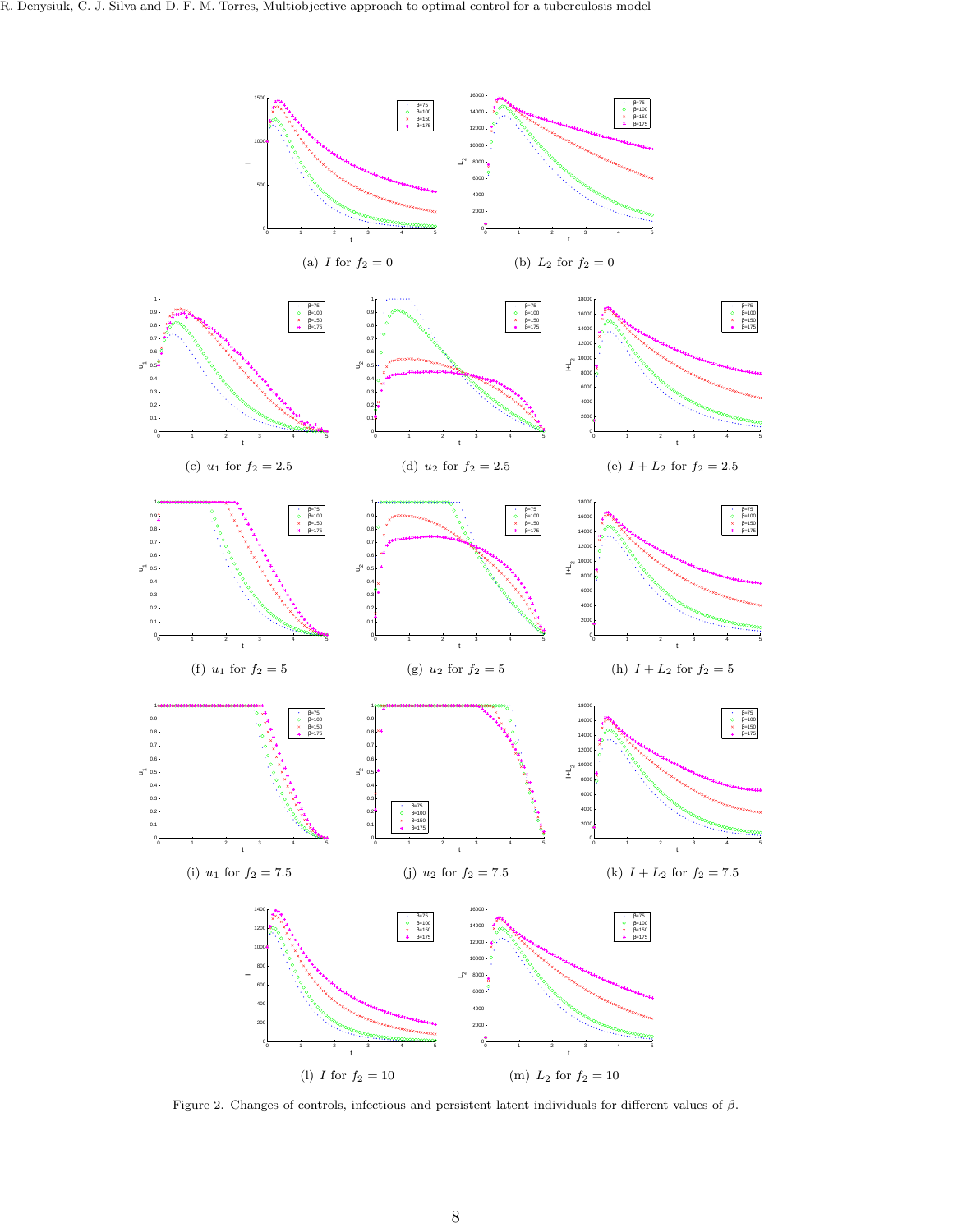

<span id="page-8-0"></span>Figure 3. Trade-off curves for different values of N.

Figure [1](#page-6-0) plots the trade-off solutions obtained for four different values of the transition coefficient,  $\beta$ . From the figure, it can be seen that the higher  $\beta$  the higher number of infectious and persistent latent individuals is. Also, the difference between the worst and the best case scenarios from medical perspective becomes larger, if  $\beta$  is increased.

Figure [2](#page-7-0) shows the changes of the number of infectious and persistent latent individuals, as well as the controls, for solutions in different parts of the trade-off curves with varying β. Figures [2\(a\)](#page-7-1) and [2\(b\)](#page-7-2) show the changes of I and  $L_2$ , respectively, without the controls  $(f_2 = 0)$ . On the other hand, Figures 2(1) and [2\(m\)](#page-7-4) illustrate the case where the maximum controls are applied  $(u_1(\cdot), u_2(\cdot) \equiv 1)$ . From these figures and Figures [2\(e\),](#page-7-5) [2\(h\)](#page-7-6) and [2\(k\),](#page-7-7) it can be seen that if  $\beta$  increases, then the number of infectious and persistent latent individuals grows. From Figures  $2(c)$ ,  $2(f)$  and  $2(i)$ , one can see that  $u_1$  is usually larger for higher values of  $\beta$ . However, Figures [2\(d\),](#page-7-11) [2\(g\)](#page-7-12) and [2\(j\)](#page-7-13) suggest that optimal values of  $u_2$  are not always larger for higher values of  $\beta$ . Thus, with an increasing of  $\beta$ , more effort must be put on the prevention of failure of treatment in active infectious individuals. Moreover, the fraction of individuals that are put under treatment must be decreased during the first part of the period, and increased during the second part of the period when  $\beta$  grows.

Figure [3](#page-8-0) displays the trade-off solutions obtained for three different population sizes, N. We can see that larger population sizes result in the higher numbers of infectious and persistent latent individuals. Also, the range of optimal values of  $f_1$  grows when N rises.

Figure [4](#page-9-0) shows the changes of the controls as well as the fractions of the number of infectious and persistent latent individuals for solutions in different parts of the trade-off curves for different N. Although the number of infectious and persistent latent individuals grows for larger N, Figures [4\(a\),](#page-9-1) [4\(b\),](#page-9-2) [4\(l\)](#page-9-3) and [4\(m\)](#page-9-4) show that the fractions of  $I/N$  and  $L_2/N$  do not vary when  $(u_1(\cdot), u_2(\cdot)) \equiv 0$  and  $(u_1(\cdot), u_2(\cdot)) \equiv 1$ , respectively. Similarly, the fractions  $(I + L_2)/N$  remain unchanged for intermediate solutions when N is varied (Figures  $4(e)$ ,  $4(h)$  and  $4(k)$ ). From the plots for the controls in Figure [4,](#page-9-0) we can seen that the optimal control strategies do not depend on the population size.

Figure [5](#page-10-1) presents the trade-off solutions when the efficacy of treatment of active tuberculosis individuals,  $\epsilon_1$ , is varying. The figure shows that increasing  $\epsilon_1$  allows to reduce the number of infectious and persistent latent individuals.

The plots for infectious and persistent latent individuals presented in Figure [6](#page-11-0) demonstrate that the higher efficacy of treatment of active individuals the lower the number of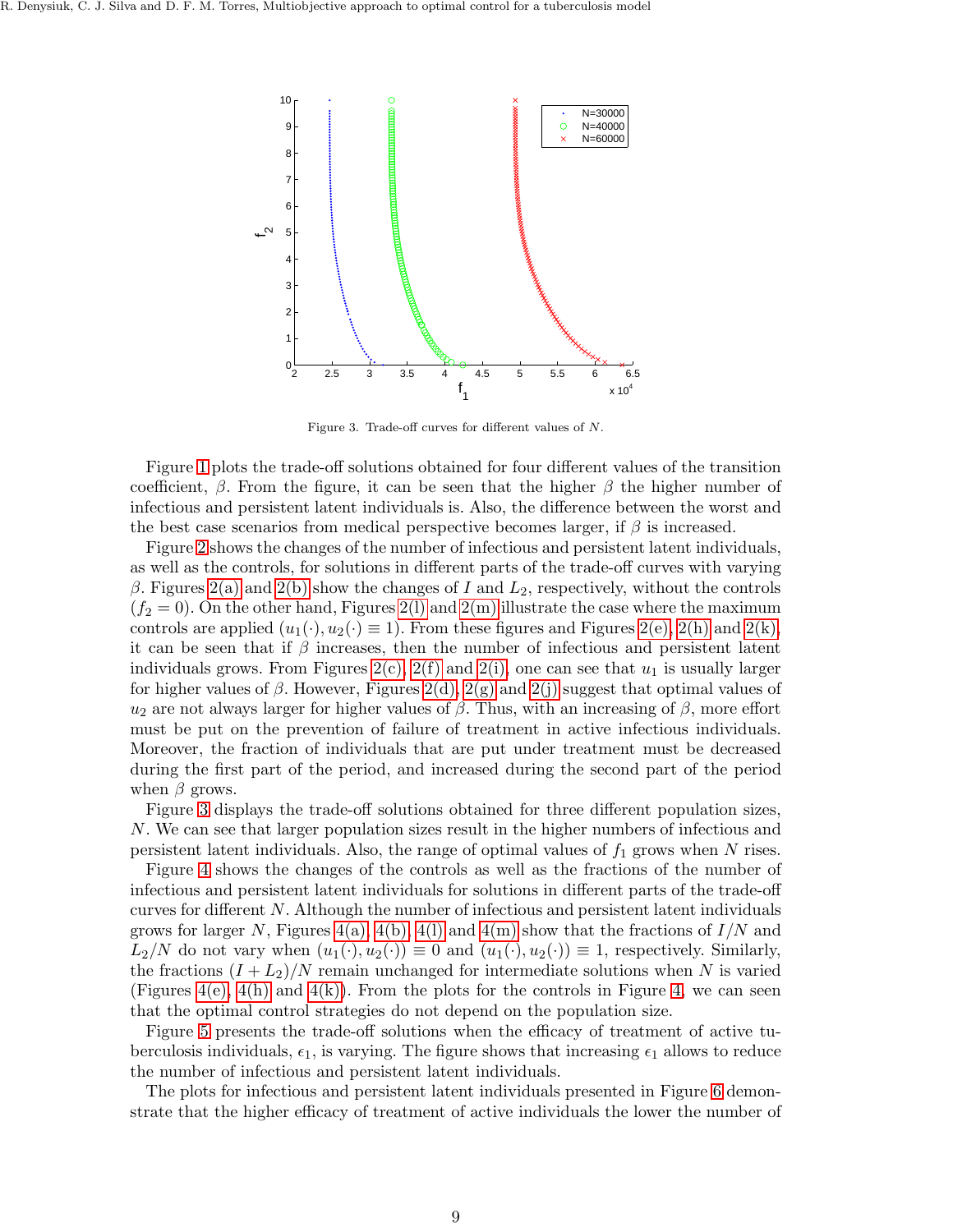<span id="page-9-5"></span><span id="page-9-2"></span><span id="page-9-1"></span>

<span id="page-9-7"></span><span id="page-9-6"></span><span id="page-9-4"></span><span id="page-9-3"></span><span id="page-9-0"></span>Figure 4. Changes of controls, infectious and persistent latent individuals for different values of N.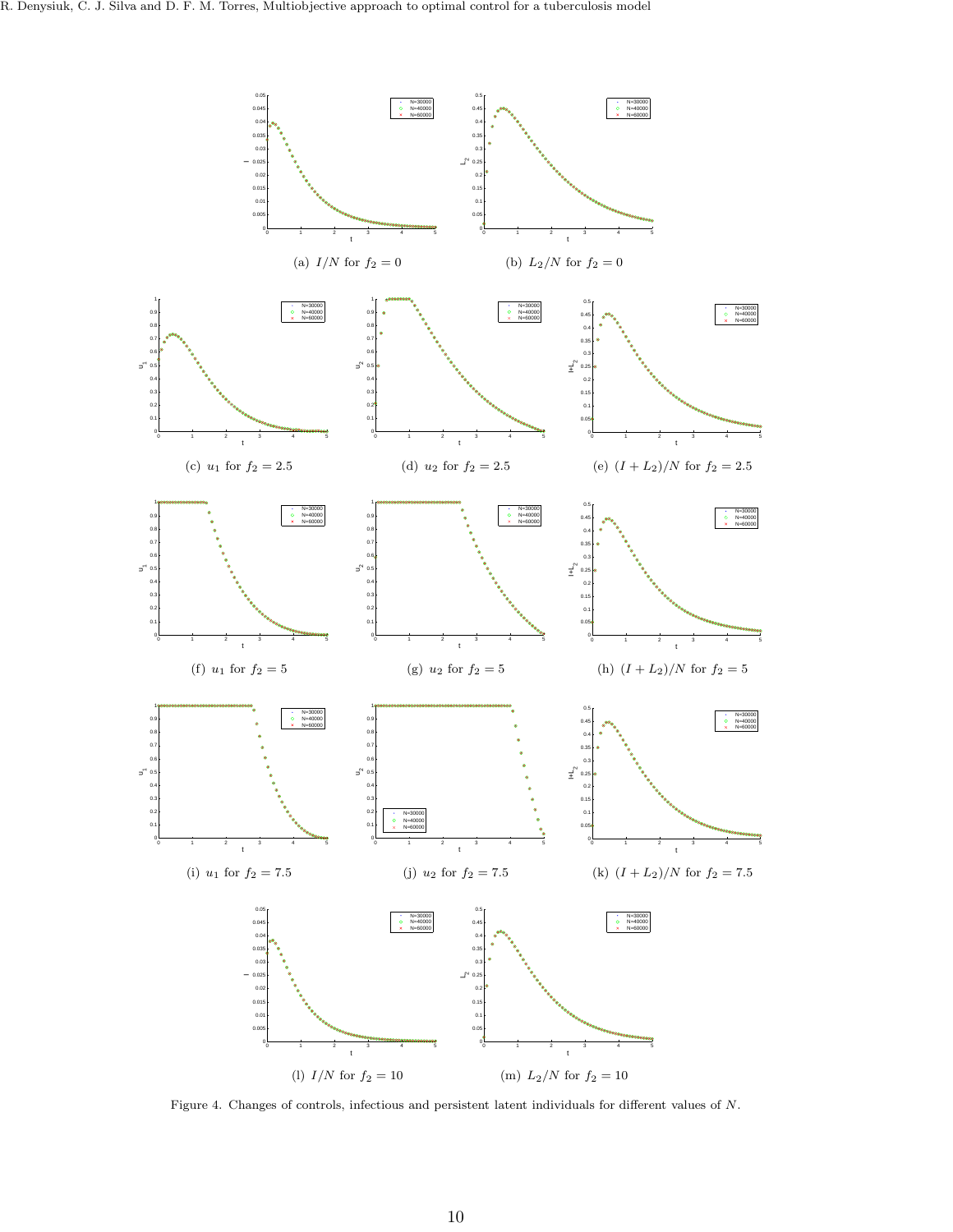

<span id="page-10-1"></span>Figure 5. Trade-off curves for different values of  $\epsilon_1$ .

infectious and persistent latent individuals is. Concerning the controls, Figures  $6(c)$ ,  $6(f)$ and [6\(i\)](#page-11-3) show that the optimal control  $u_1$  is higher when  $\epsilon_1$  is increased. On the contrary, the optimal control  $u_2$  decreases when  $\epsilon_1$  is increased (Figures [6\(d\),](#page-11-4) [6\(g\)](#page-11-5) and [6\(j\)\)](#page-11-6). This suggests that for efficiently reducing  $I + L_2$  when increasing  $\epsilon_1$  we must focus on policies associated with  $u_1$ , namely the supervision and the support of active infectious individuals, and decrease the fraction of individuals that are put under treatment.

Figure [7](#page-12-0) shows the trade-off solutions when the efficacy of treatment of latent tuberculosis individuals,  $\epsilon_2$ , is varying. Similarly to the case of varying  $\epsilon_1$  shown in Figure [5,](#page-10-1) this figure suggests that increasing  $\epsilon_2$  allows to reduce the number of infectious and persistent latent individuals. Though, the larger decrease in  $I + L<sub>2</sub>$  can be achieved by increasing  $\epsilon_2$  compared to the same values of  $\epsilon_1$ .

Figures [8\(l\)](#page-13-0) and [8\(m\)](#page-13-1) show that by implementing the maximum controls, I has the same values for different  $\epsilon_2$ , whereas  $L_2$  decreases when  $\epsilon_2$  is increased. Also,  $I + L_2$ becomes smaller when  $\epsilon_2$  increases, as it can be seen analyzing intermediate trade-off solutions in Figures [8\(e\),](#page-13-2) [8\(h\)](#page-13-3) and [8\(k\).](#page-13-4) The plots for the controls presented in Figure [8](#page-13-5) show that  $u_1$  becomes smaller when  $\epsilon_2$  increases, whereas  $u_2$  grows when  $\epsilon_2$  is increased. This suggest that, to efficiently reduce  $I + L_2$  with increasing  $\epsilon_2$ , we must focus on implementation of  $u_2$ , which is related to the fraction of persistent latent individuals that is put under treatment.

#### <span id="page-10-0"></span>5. Methods Comparison

In this section, we compare our approach to find the optimal control strategies in a tuberculosis model, based on the  $\epsilon$ -constraint method (Section [4\)](#page-5-0), with two other scalarization methods for solving multiobjective optimization problems. The first one is based on the goal attainment method, which was applied for solving multiobjective control problems in some recent studies [\[18](#page-16-25), [22](#page-16-26)]. Another popular method is based on Chebyshev problem (or Chebyshev method). Follows the description of the two methods.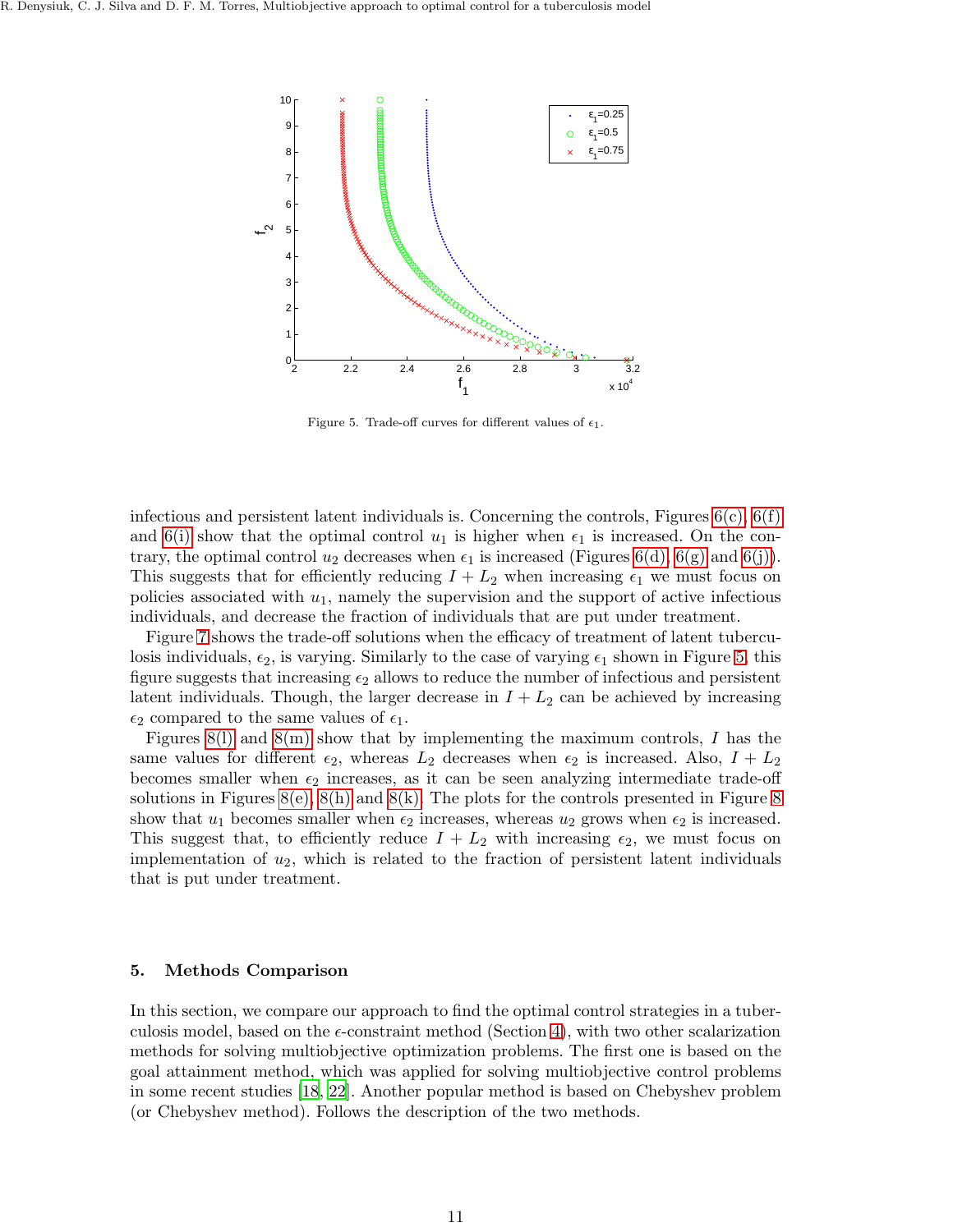<span id="page-11-4"></span><span id="page-11-1"></span>

<span id="page-11-6"></span><span id="page-11-5"></span><span id="page-11-3"></span><span id="page-11-2"></span><span id="page-11-0"></span>Figure 6. Changes of controls, infectious and persistent latent individuals for different values of  $\epsilon_1$ .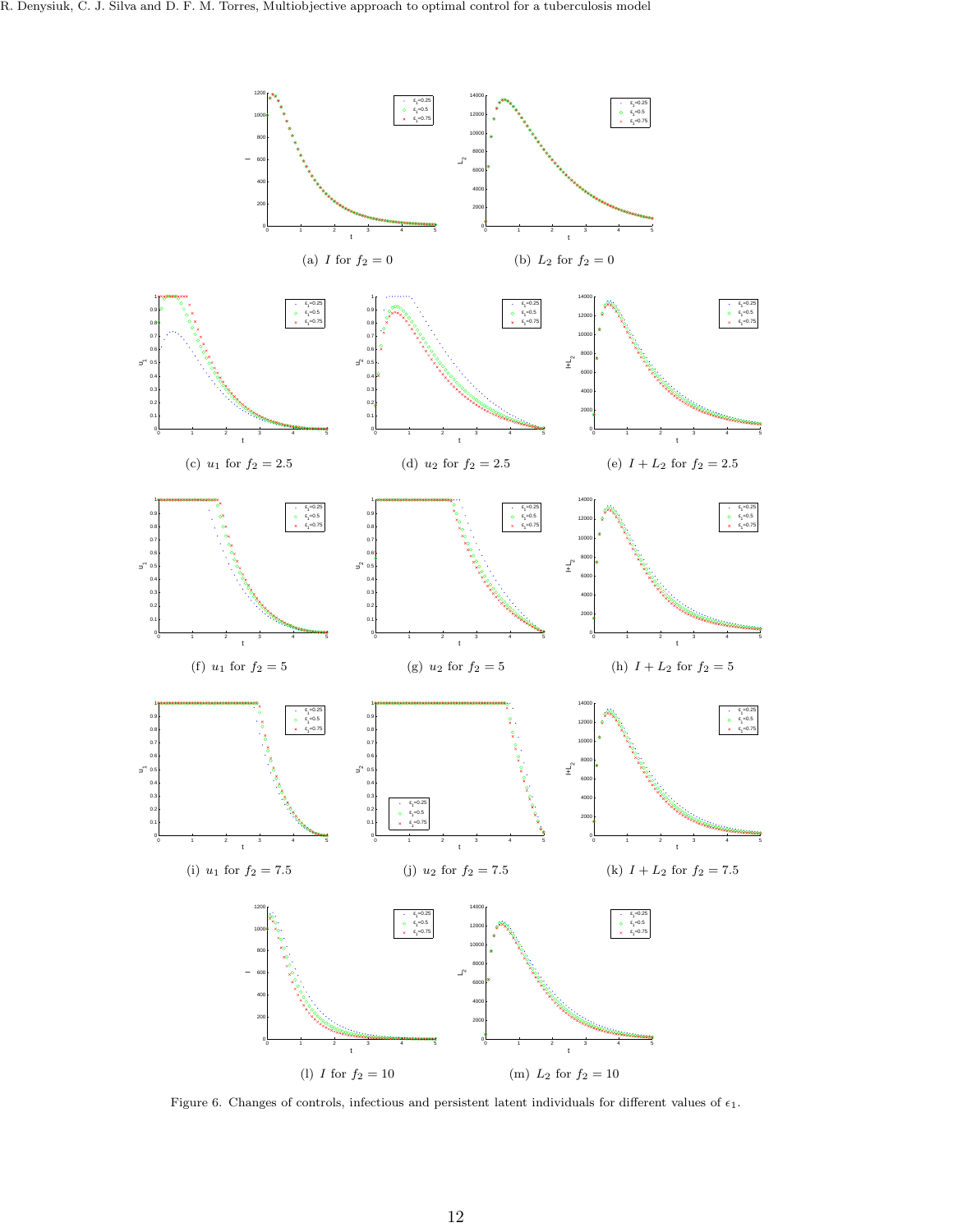

<span id="page-12-0"></span>Figure 7. Trade-off curves for different values of  $\epsilon_2$ .

## 5.1 Goal attainment method

The goal attainment method [\[23\]](#page-16-24) reformulates the problem shown in [\(4\)](#page-4-1) as folows:

<span id="page-12-1"></span>
$$
\begin{cases}\n\minimize: \alpha \\
\text{subject to: } w_1(f_1(\boldsymbol{x}) - z_1^*) \leq \alpha \\
\vdots \\
w_m(f_m(\boldsymbol{x}) - z_m^*) \leq \alpha,\n\end{cases} \tag{7}
$$

where  $\boldsymbol{z}^* = (z_1^*, \ldots, z_m^*)^T$  is a reference point,  $\boldsymbol{w} = (w_1, \ldots, w_m)^T$  is a weight vector  $\left(\frac{m}{\sum}\right)$  $j=1$  $w_j = 1$ , and  $x \in \Omega, \alpha \in \mathbb{R}_+$  are variables. Solving the above problem for different weight vectors allows to obtain multiple Pareto optimal solutions. In [\[9](#page-16-27)] the problem [\(7\)](#page-12-1) is referred to as Pascoletti–Serafini scalarization.

## 5.2 Chebyshev method

The Chebyshev method belongs to the class of weighted metric methods [\[23](#page-16-24)], which minimize the distance between some reference point and the feasible objective region. The weighted metric methods use the weighted  $L_p$  metrics for measuring the distance from any solution to the reference point. Chebyshev method is referred to the case with  $p = \infty$ , which can be formulated as

<span id="page-12-2"></span>
$$
\underset{\mathbf{x}\in\Omega}{\text{minimize: }} \underset{1\leq i\leq m}{\text{max}} \{w_i(f_i(\mathbf{x}) - z_i^*)\},\tag{8}
$$

where  $\boldsymbol{z}^* = (z_1^*, \ldots, z_m^*)^T$  is a reference point, and  $\boldsymbol{w} = (w_1, \ldots, w_m)^T$  is a weight vector  $\left(\frac{m}{\sum}\right)$  $j=1$  $w_j = 1$ ). Similarly to the goal attainment method, for finding multiple Pareto optimal

solutions the problem [\(8\)](#page-12-2) must be solved for different weight vectors. The problem shown in [\(8\)](#page-12-2) was originally introduced in Bowman [\[3](#page-15-3)]. In the literature, the name of the method may vary due to different ways of spelling.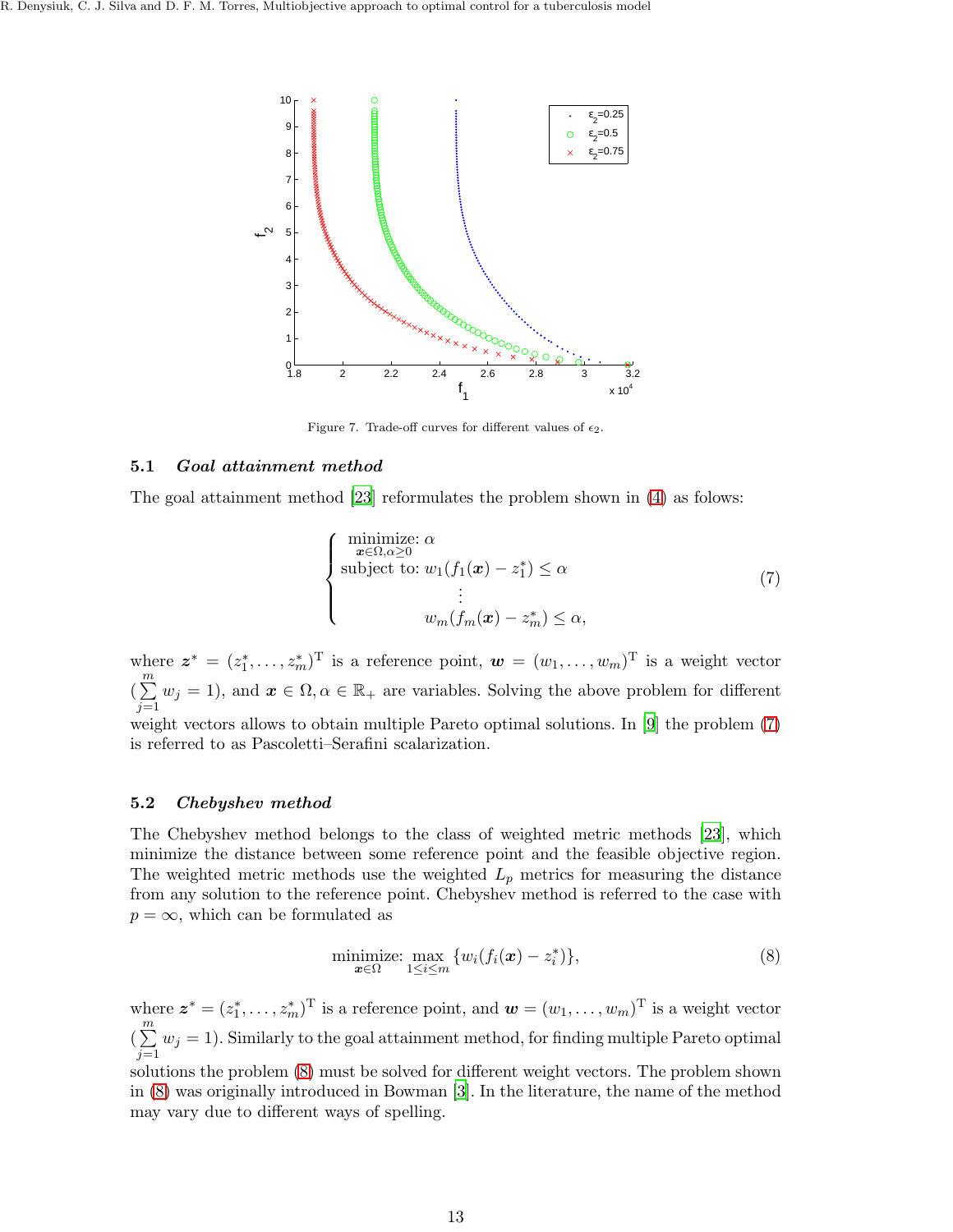<span id="page-13-2"></span>

<span id="page-13-5"></span><span id="page-13-4"></span><span id="page-13-3"></span><span id="page-13-1"></span><span id="page-13-0"></span>Figure 8. Changes of controls, infectious and persistent latent individuals for different values of β.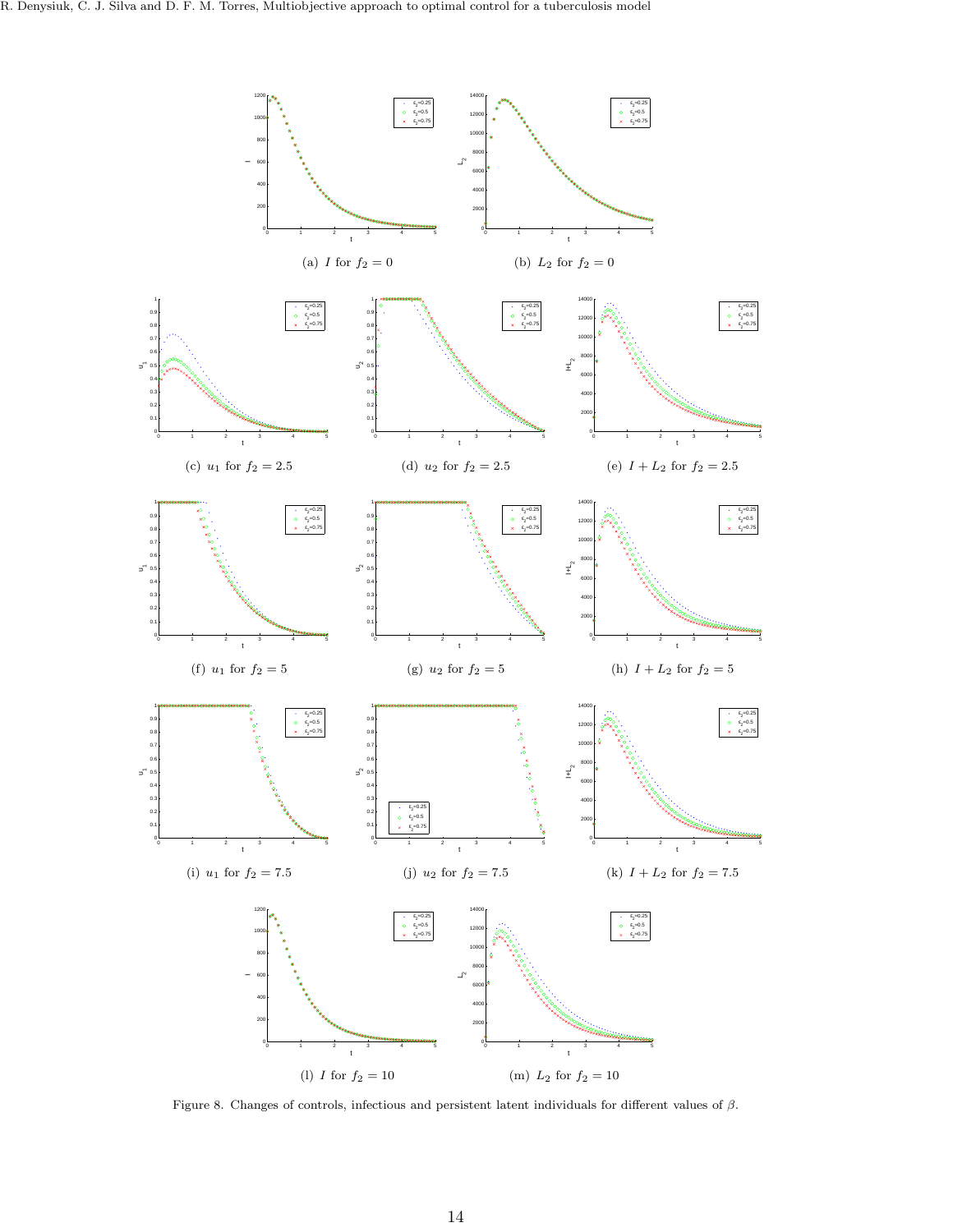

<span id="page-14-1"></span>Figure 9. Trade-off curves obtained by different methods.

|                    | $\epsilon$ -Constraint method | Goal attainment method | Chebyshev method |
|--------------------|-------------------------------|------------------------|------------------|
| <b>Hypervolume</b> | 0.82481                       | ${0.50034}$            | $\,0.50031\,$    |
|                    |                               |                        |                  |

<span id="page-14-2"></span>Table 2. Hypervolume values for trade-off solutions obtained by the three methods (the higher the better).

## 5.3 Results

For a set of 100 uniformly distributed weight vectors, each method was executed on the tuberculosis model, having the remaining settings as in Section [4.2.](#page-6-1) Figure [9](#page-14-1) plots tradeoff solutions obtained afterwards, including the  $\epsilon$ -constraint method. As it is seen, the  $\epsilon$ -constraint method produces a well-distributed set of trade-of solutions, whereas the solutions obtained by the other methods do not cover the whole Pareto optimal region. This is because the objective functions are differently scaled. The use of scalarization schemes based on the weight vectors makes the goal attainment method and Chebyshev method sensitive to the scale of objectives, resulting in significant performance deterioration, in terms of the uniformness of obtained solutions, in the case of disparately scaled objectives. On the other hand, the  $\epsilon$ -constraint method divides the Pareto region into a number of subregions with respect to the values of  $\epsilon$ , minimizing the chosen objective. In this case, the relative scale of objectives does not matter significatively, with the approach being able to locate solutions in all parts of the Pareto optimal region.

To quantitatively compare the outcomes of the three methods, we rely on the hypervolume [\[36](#page-17-3)], which has been utilized extensively for the comparison of multiobjective algorithms. The hypervolume uses the volume of the dominated portion of the objective space as a measure for the quality. Table [2](#page-14-2) shows the hypervolume values for the three methods, which are computed after normalizing the objective values of the obtained solutions and using the nadir point as a reference point. The results summarized in Ta-ble [2](#page-14-2) confirm our previous observation, with the  $\epsilon$ -constraint method producing the best results.

## <span id="page-14-0"></span>6. Conclusions

The incidence rates of tuberculosis have been declining since 2004 worldwide. Mortality rates, at global level, fell down around 45% between 1990 and 2012, and if the current rate of decline is sustained, by 2015 the target of a 50% reduction can be achieved. The reduction of mortality and incidence rates is due to prevention and treatment policies that have been applied in the last years.

In this paper we study a mathematical model for tuberculosis from the optimal control point of view, using a multiobjective approach. The optimal control strategies are found by simultaneously minimizing the number of individuals affected by the tuberculosis and the cost of implementation of prevention and treatment policies. This approach avoids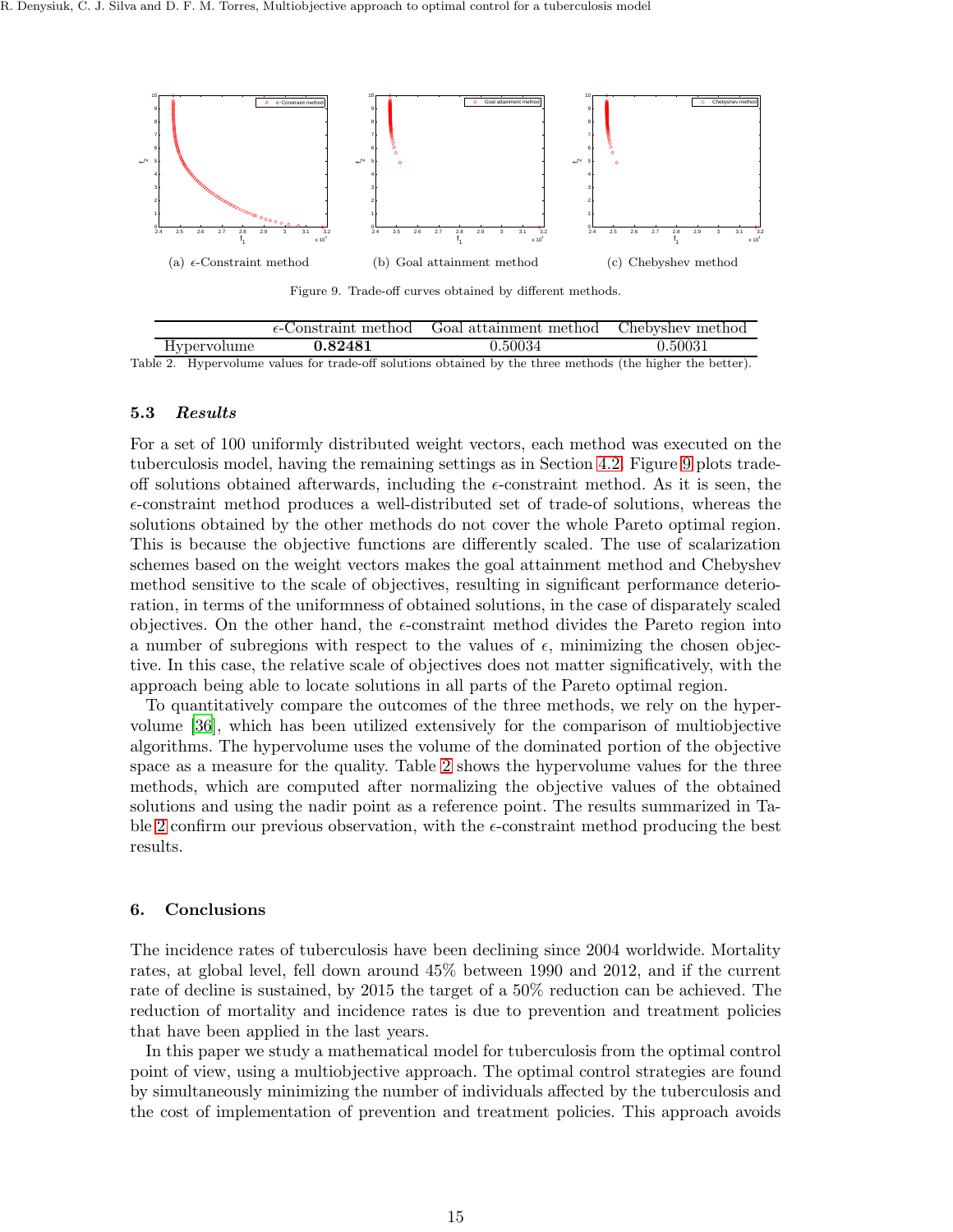the use of additional weight coefficients to formulate a single cost functional and reflects the intrinsic nature of the problem.

The results obtained in this study clearly show that a multiobjective approach is effective to finding optimal control strategies in a mathematical model for tuberculosis. The obtained trade-off solutions reveal different perspectives on the implementation of prevention and treatment policies. Once a set of optimal solutions is calculated, the final decision on the control strategy can be made taking into account the goals of public health care and the available resources for treatment. We also investigate the optimal control strategies with varying model parameters. It is observed that as the transmission coefficient increases, the fraction of active infectious and persistent latent individuals increases as well, corresponding to the case where the disease may become endemic. Varying the population size, the optimal control strategies remain unchanged. Increasing the efficacy of control policies allows to reduce the number of active infectious and persistent latent individuals. When the measure of efficacy for some control is increased, the main focus of efficiently dealing with the disease must be on the policies associated with the corresponding control for which the efficacy is improved.

Finally, we compared the approach proposed in our work with other scalarization techniques for multiobjective optimization. The obtained results show that the  $\epsilon$ -constraint method is an appropriate choice for finding the optimal control strategies in the tuberculosis model.

As future work, it would be interesting to further investigate different values for the model parameters and observe the variations on the optimal control strategies. We also plan to consider the second objective as an  $L^1$  functional, with the control variable appearing linearly.

#### Acknowledgements

Denysiuk would like to thank AdI – Innovation Agency, for the financial support awarded through POFC program, for the R&D project SustIMS – Sustainable Infrastructure Management Systems (FCOMP-01-0202-FEDER-023113) and to ISISE – Institute for Sustainability and Innovation in Structural Engineering (PEst-C/ECI/UI4029/2011 FCOM-01-0124-FEDER-022681). Silva and Torres were supported by Portuguese funds through the Center for Research and Development in Mathematics and Applications (CIDMA), and The Portuguese Foundation for Science and Technology (FCT), within project PEst-OE/MAT/UI4106/2014. Silva is also grateful to the FCT post-doc fellowship SFRH/BPD/72061/2010; Torres to the FCT project PTDC/EEI-AUT/1450/2012, co-financed by FEDER under POFC-QREN with COMPETE reference FCOMP-01- 0124-FEDER-028894. The authors would like to thank the Editor and two anonymous referees for valuable comments and suggestions.

## References

- <span id="page-15-0"></span>[1] L. J. Abu-Raddad, L. Sabatelli, J. T. Achterberg, J. D. Sugimoto, I. M. Longini, C. Dye, and M. E. Halloran, Epidemiological benefits of more-effective tuberculosis vaccines, drugs, and diagnostics, PNAS 106, 33 (2009), pp. 13980–13985.
- <span id="page-15-2"></span>[2] A. Bandera, A. Gory, L. Catozzi, A. Degli Esposti, G. Marchetti, C. Molteni, G. Ferrario, L. Codecasa, V. Penati, A. Matteelli, F. Franzetti, Molecular epidemiology study of exogenous reinfection in an area with a low incidence of tuberculosis, J. Clin. Microbiol. 39 (2001), no. 6, pp. 2213–2218.
- <span id="page-15-3"></span>[3] V. J. Bowman Jr., On the Relationship of the Chebyshev Norm and the Efficient Frontier of Multiple Criteria Objectives, Lecture Notes in Economics and Mathematical Systems, 130 (1976), pp. 76–86.
- <span id="page-15-1"></span>[4] S. Bowong, Optimal control of the transmission dynamics of tuberculosis, Nonlinear Dynam. 61 (2010), no. 4, pp. 729–748.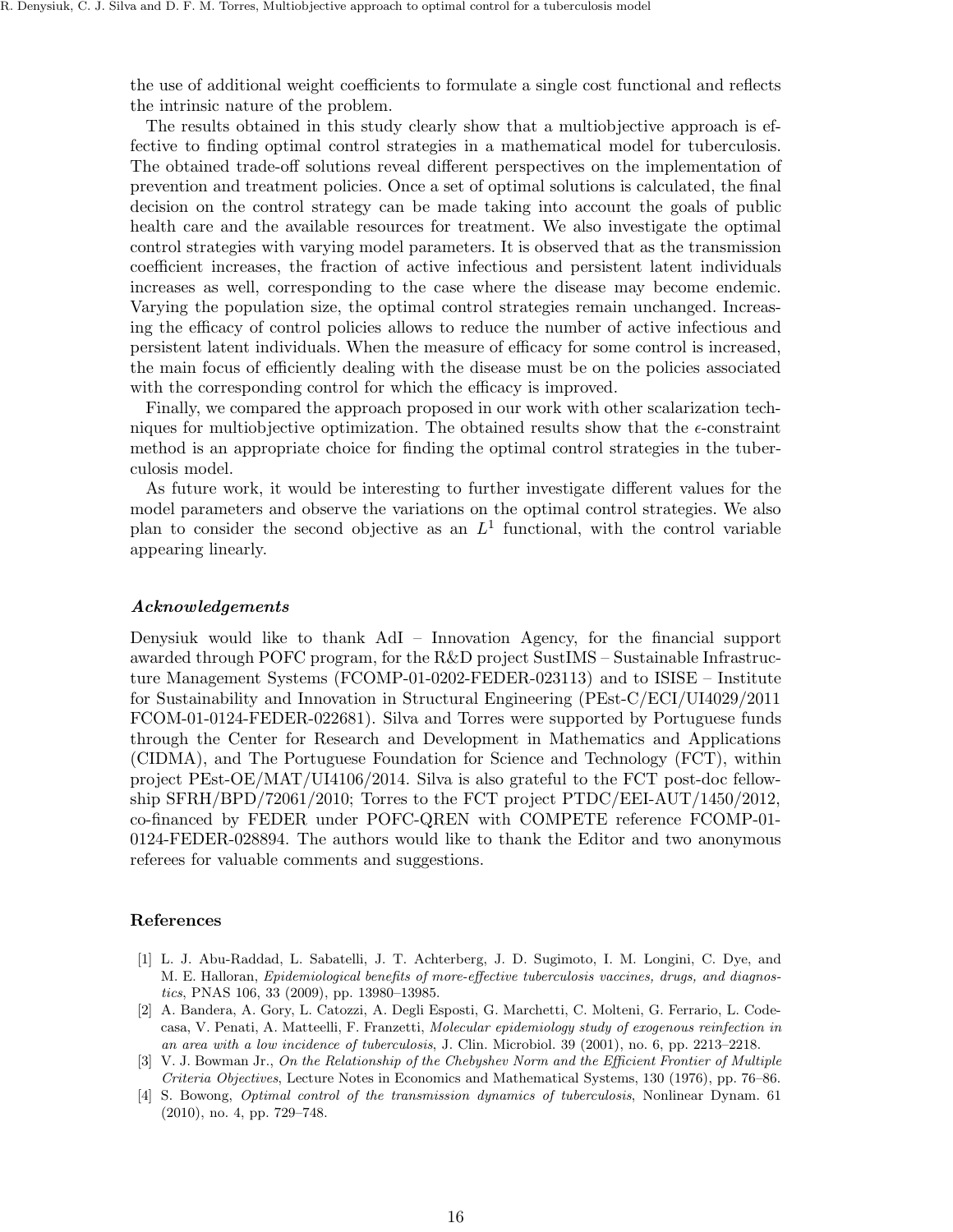- <span id="page-16-17"></span>[5] J. A. Caminero, M. J. Pena, M. I. Campos-Herrero, J. C. Rodriguez, O. Afonso, C. Martin, J. M. Pavón, M. J. Torres, M. Burgos, P. Cabrera, P. M. Small, D. A. Enarson, Exogenous reinfection with tuberculosis on a European island with a moderate incidence of disease, Am. J. Respir. Crit. Care Med. 163 (2001), no. 3, pp. 717–720.
- <span id="page-16-15"></span>[6] C. Castillo-Chavez, Z. Feng, To treat or not to treat: the case of tuberculosis, J. Math. Biol. 35 (1997), no. 6, pp. 629–656.
- <span id="page-16-5"></span>[7] L. Cesari, *Optimization* — Theory and Applications. Problems with Ordinary Differential Equations, Applications of Mathematics 17, Springer-Verlag, New York, 1983.
- <span id="page-16-21"></span>[8] T. Cohen, M. Lipsitch, R. P. Walensky, and M. Murray, Beneficial and perverse effects of isoniazid preventive therapy for latent tuberculosis infection in HIVtuberculosis coinfected populations, PNAS 103, 18 (2006), pp. 7042–7047.
- <span id="page-16-27"></span>[9] G. Eichfelder, Adaptive Scalarization Methods in Multiobjective Optimization, Springer, Berlin, Heidelberg, 2008.
- <span id="page-16-12"></span>[10] Y. Emvudu, R. Demasse, D. Djeudeu, Optimal control of the lost to follow up in a tuberculosis model, Comput. Math. Methods Med. 2011 (2011), Art. ID 398476, 12 pp.
- <span id="page-16-16"></span>[11] Z. Feng, C. Castillo-Chavez, A. F. Capurro, A model for tuberculosis with exogenous reinfection, Theor. Pop. Biol. 57 (2000), no. 3, pp. 235–247.
- <span id="page-16-6"></span>[12] W. H. Fleming, R. W. Rishel, Deterministic and Stochastic Optimal Control, Springer Verlag, New York, 1975.
- <span id="page-16-2"></span>[13] M. G. M. Gomes, P. Rodrigues, F. M. Hilker, N. B. Mantilla-Beniers, M. Muehlen, A. C. Paulo, G. F. Medley, Implications of partial immunity on the prospects for tuberculosis control by postexposure interventions, J. Theoret. Biol. 248 (2007), no. 4, pp. 608–617.
- <span id="page-16-23"></span>[14] Y. Y. Haimes, L. S. Lasdon, and D. A. Wismer, On a bicriterion formulation of the problems of integrated system identification and system optimization, IEEE Transactions on Systems, Man and Cybernetics 1 (1971), pp. 296–297.
- <span id="page-16-13"></span>[15] K. Hattaf, M. Rachik, S. Saadi, Y. Tabit, N. Yousfi, Optimal control of tuberculosis with exogenous reinfection, Appl. Math. Sci. (Ruse) 3 (2009), no. 5-8, pp. 231–240.
- <span id="page-16-20"></span>[16] R. M. G. J. Houben, D. W. Dowdy, A. Vassall, T. Cohen, M. P. Nicol, R. M. Granich, J. E. Shea, P. Eckhoff, C. Dye, M. E. Kimerling, R. G. White, How can mathematical models advance tuberculosis control in high HIV prevalence settings?, International Journal of Tuberculosis and Lung Disease 18 (2014), no. 5, pp. 509–514.
- <span id="page-16-14"></span>[17] E. Jung, S. Lenhart, Z. Feng, Optimal control of treatments in a two-strain tuberculosis model, Discrete Contin. Dyn. Syst. Ser. B 2 (2002), no. 4, pp. 473–482.
- <span id="page-16-25"></span>[18] C. Y. Kaya, H. Maurer, A numerical method for nonconvex multi-objective optimal control problems, Comput. Optim. Appl. 57 (2014), no. 3, pp. 685–702.
- <span id="page-16-8"></span>[19] Q. Kong, Z. Qiu, Z. Sang, Y. Zou, Optimal control of a vector-host epidemics model, Math. Control Relat. Fields 1 (2011), no. 4, pp. 493–508.
- <span id="page-16-3"></span>[20] M. E. Kruk, N. R. Schwalbe, C. A. Aguiar, Timing of default from tuberculosis treatment: a systematic review, Trop. Med. Int. Health 13 (2008), no. 5, pp. 703–712.
- <span id="page-16-9"></span>[21] S. Lenhart, J. T. Workman, Optimal control applied to biological models, Chapman & Hall/CRC, Boca Raton, FL, 2007.
- <span id="page-16-26"></span>[22] F. Logist, B. Houska, M. Diehl, J. van Impe, Fast Pareto set generation for nonlinear optimal control problems with multiple objectives, Struct. Multidiscip. Optim., 42 (2010), pp. 591–603.
- <span id="page-16-24"></span>[23] K. Miettinen, Nonlinear multiobjective optimization, Kluwer Academic Publishers, 1999.
- <span id="page-16-7"></span>[24] L. Pontryagin, V. Boltyanskii, R. Gramkrelidze, E. Mischenko, The Mathematical Theory of Optimal Processes, Wiley Interscience, 1962.
- <span id="page-16-10"></span>[25] H. S. Rodrigues, M. T. T. Monteiro, D. F. M. Torres, Dynamics of dengue epidemics when using optimal control, Math. Comput. Modelling 52 (2010), no. 9-10, pp. 1667–1673. [arXiv:1006.4392](http://arxiv.org/abs/1006.4392)
- <span id="page-16-11"></span>[26] H. S. Rodrigues, M. T. T. Monteiro, D. F. M. Torres, A. Zinober, Dengue disease, basic reproduction number and control, Int. J. Comput. Math. 89 (2012), no. 3, pp. 334–346. [arXiv:1103.1923](http://arxiv.org/abs/1103.1923)
- <span id="page-16-4"></span>[27] P. Rodrigues, C. J. Silva, D. F. M. Torres, Cost-effectiveness analysis of optimal control measures for tuberculosis, Bull. Math. Biol. 76 (2014), no. 10, 2627–2645. [arXiv:1409.3496](http://arxiv.org/abs/1409.3496)
- <span id="page-16-18"></span>[28] S. J. Silva, D. F. M. Torres, Optimal control strategies for tuberculosis treatment: a case study in Angola, Numer. Algebra Control Optim. 2 (2012), no. 3, pp. 601–617. [arXiv:1203.3255](http://arxiv.org/abs/1203.3255)
- <span id="page-16-19"></span>[29] S. J. Silva, D. F. M. Torres, Optimal control for a tuberculosis model with reinfection and postexposure interventions, Math. Biosci. 244 (2013), no. 2, pp. 154-164. [arXiv:1305.2145](http://arxiv.org/abs/1305.2145)
- <span id="page-16-0"></span>[30] P. M. Small, P. I. Fujiwara, Management of tuberculosis in the United States, N. Engl. J. Med. 345 (2001), no. 3, pp. 189–200.
- <span id="page-16-1"></span>[31] K. Styblo, *State of art: epidemiology of tuberculosis*, Bull. Int. Union Tuberc. 53 (1978), pp. 141–152.
- <span id="page-16-22"></span>[32] K. Styblo, Epidemiology of tuberculosis: epidemiology of tuberculosis in HIV prevalent countries, Royal Netherlands Tuberculosis Association, 1991.